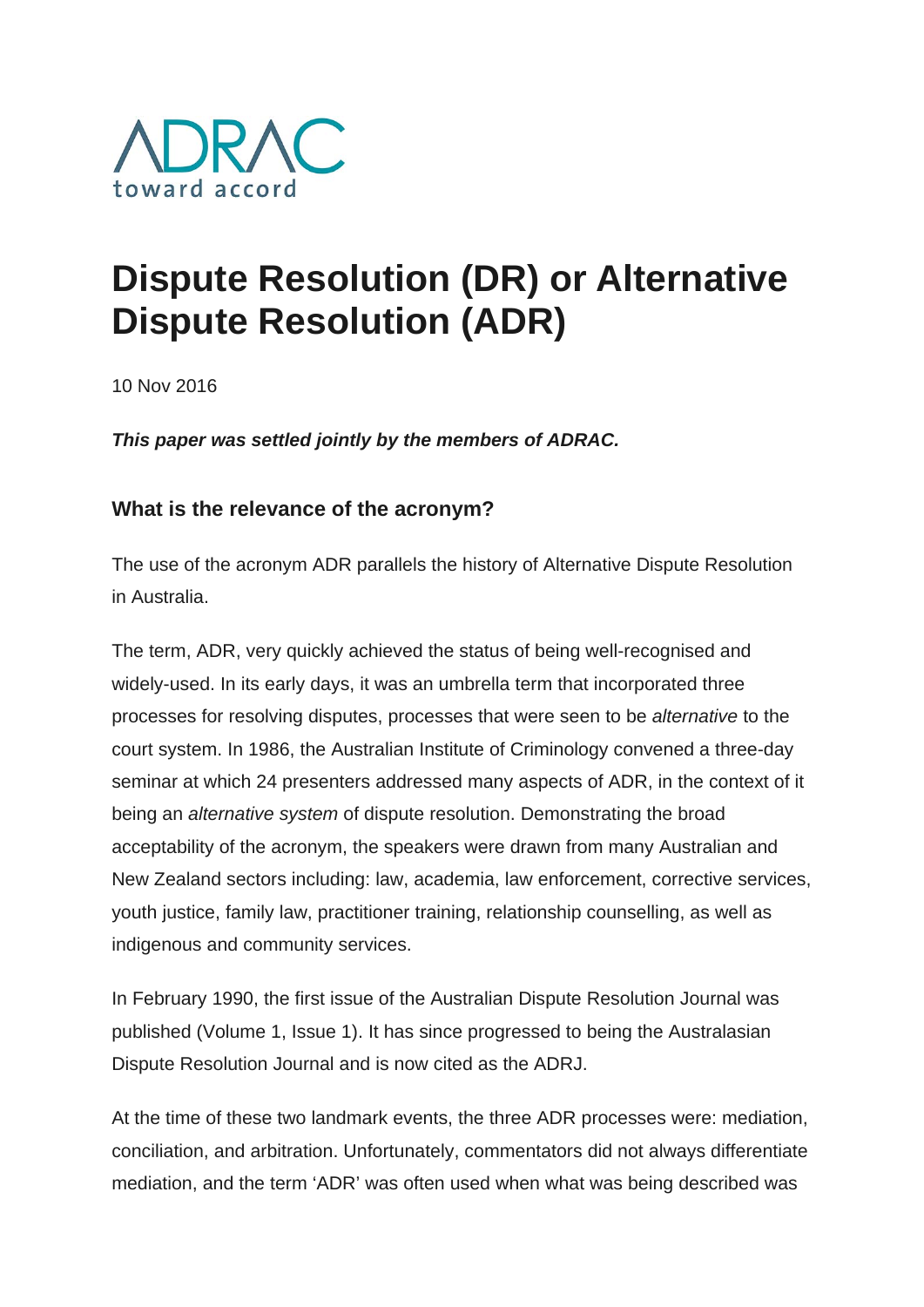clearly the specific process of 'mediation'. Despite this lack of clarity, ADR had established itself, even appearing in case law.

Although the range of dispute resolution processes has broadened significantly since the 1980s, the acronym has not changed, and ADR is accepted as referring to them all.

## **Why is an acronym important?**

There was some concern in the 1980s that the use of the word 'alternative' invoked connotations of alternative lifestyles and that ADR processes would be perceived as somehow outside the sphere of acceptability, even seen as subversive to the legal system. Perhaps to address this concern, during the intervening years, many commentators have noted that the ADR acronym could have more than one meaning: *Appropriate*, *Accessible*, *Assisted*, *Affirmative*, and *Additional* Dispute Resolution have been suggested.

In recent years, many practitioners have expressed a preference for dropping the 'A' and using 'DR' in recognition that this is now an industry in its own right, and is no longer seen to be an alternative to other systems. Some have even suggested that, given the numbers of disputes being referred to non-curial processes, perhaps the court system is now the alternative. Such a discussion took place at the inaugural meeting of the ADR Industry Forum in 2014.

Ultimately, the two acronyms, ADR and DR, are accepted as referring to the same thing: a burgeoning set of processes whose intent it is to help people resolve differences and disputes without having to resort to the courts. Those who prefer to say 'ADR' are not excluding those who prefer 'DR', nor are those who prefer 'DR' excluding those who prefer 'ADR'.

What is important is the simple, recognisable expression and the broad, dynamic spectrum of services and approaches to which it refers.